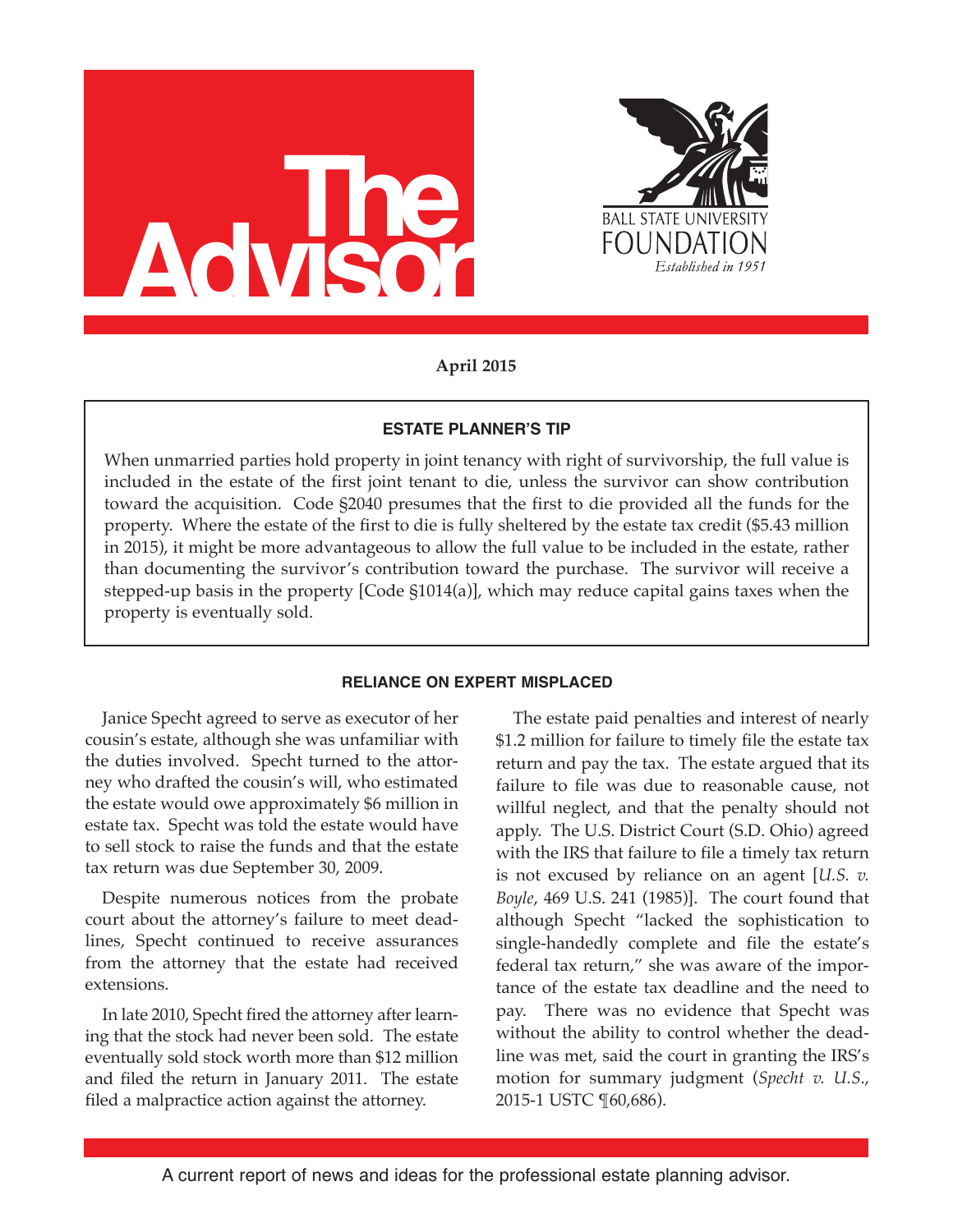## **ESTATE LOSES TWICE**

Eileen Belmont's will provided that her brother, David, was to receive \$50,000, with the residue of her estate passing to the Columbus Jewish Foundation in Ohio. Belmont's estate included a retirement account, her Ohio residence and a condominium in California. The estate sold the residence in February 2008 for \$217,900 and received a distribution from the retirement account of \$219,117 after withholding for taxes on the income in respect of a decedent. As of March 31, 2008, the estate had a checking account balance of \$285,009.

On its Form 1041, U.S. Income Tax Return for Estates and Trusts for 2008, the estate claimed a charitable contribution deduction of \$219,580, based on the residue passing to charity. Nothing had yet been transferred to the Foundation and the funds were not segregated from other amounts in the checking account.

Ancillary probate proceedings were opened in California to administer the condo. David had been living in the unit for about nine months prior to Eileen's death. He suggested swapping his \$50,000 bequest with the Foundation for a life tenancy. David was told that the Foundation did not wish to hold the property, so a swap was not possible. It was requested that he vacate the unit by March 21, 2008, in exchange for a "\$10,000 stipend" from the foundation. David declined the offer and

# **PHILANTHROPY PUZZLER**

Sally and Jack wish to make a gift of a remainder interest in their primary residence to charity. They have had several discussions with the charity concerning the tax benefits and their continuing responsibility for property taxes, insurance and maintenance of the home. Their only concern is that at some point in the future they may have to move from the house to a nursing home. They have asked what will become of the home if that happens.

refused to leave, claiming that he had an oral agreement with Eileen to give him a life estate.

David filed suit, asserting a life tenancy interest on the basis of a resulting trust. The estate countered that David had no ownership interest in the funds Eileen used to purchase the condo or in the condo itself. The probate court's judgment in favor of David was upheld by a California appellate court. The estate incurred expenses in the litigation, leaving it with approximately \$185,000 in the checking account.

The IRS disallowed the estate's charitable deduction, saying the \$219,580 was not permanently set aside for charity, as required under Code §642(c)(2). An amount is not considered permanently set aside unless the possibility that the amount will not be devoted to charity "is so remote as to be negligible" [Reg. §1.642(c)-2(d)]. The estate argued that the litigation expenses it incurred were not "reasonably foreseeable," but the court agreed with the IRS that David's legal claims were known prior to the filing of the estate's Form 1041. The estate knew it had legal fees in Ohio and California, as well as various fees associated with the condo. While the estate was correct that David's action was not a will contest, his active litigation of his property rights created "a real possibility that the funds set aside for the foundation would be depleted during the pendency of the lawsuit," said the court (*Estate of Belmont v. Comm'r.*, 144 T.C. No. 6).

# **TAXPAYERS DISCOVER TIMING IS EVERYTHING**

A couple made a gift of a facade easement in 2004, claiming a \$190,000 charitable deduction. They carried over excess deduction amounts to 2005 and 2006. They eventually acknowledged that the easement had zero value. In addition to denying their deductions, the IRS claimed that the couple made gross valuation misstatements on their returns for the three years, for which they were subject to a penalty.

The IRS agreed they were not liable for the misstatement penalty for 2004 or 2005, because they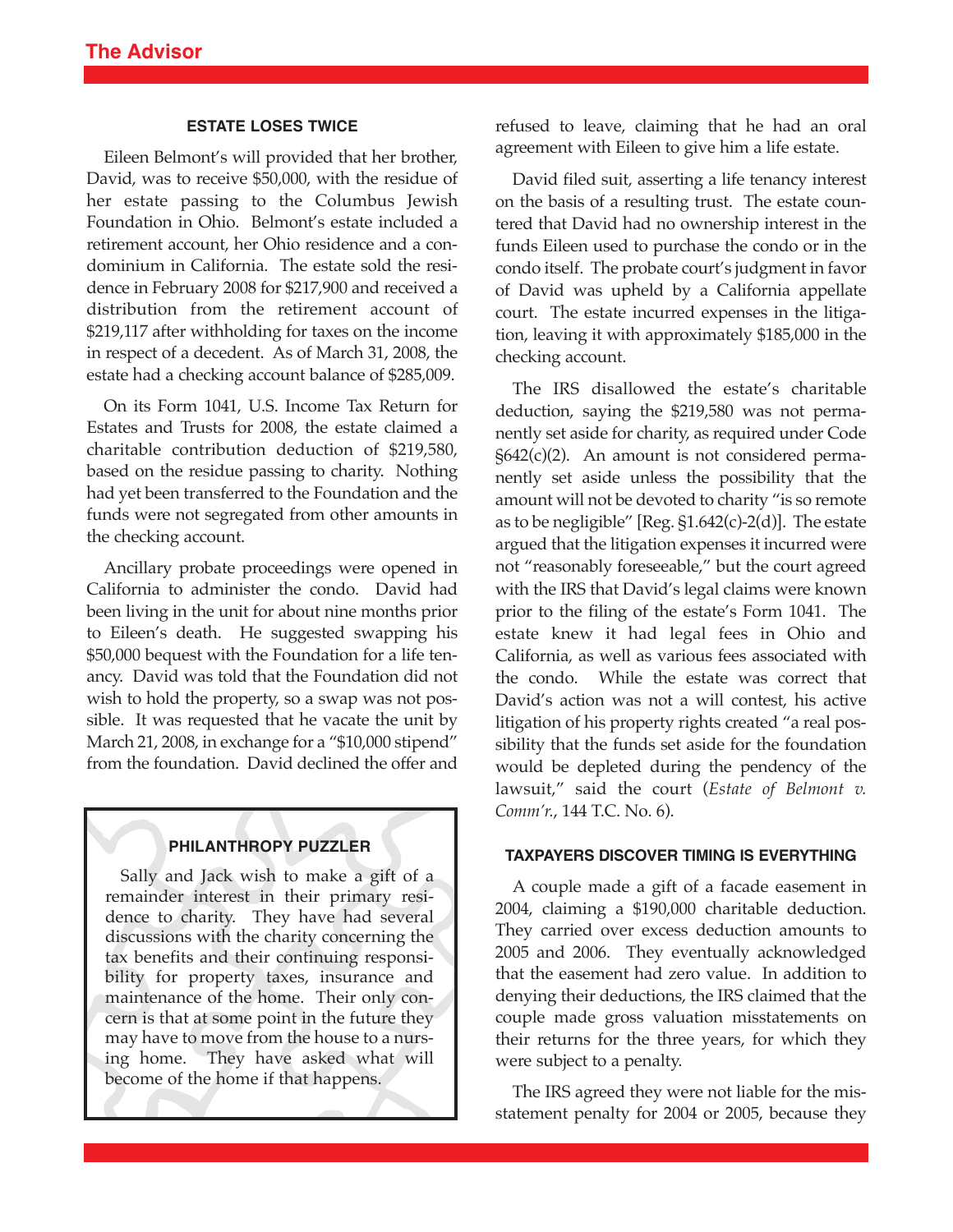satisfied the reasonable cause exception [Code §§6664(c)(1) and (2)]. However, under the Pension Protection Act of 2006 (PPA), the reasonable cause exception was eliminated for underpayments attributable to gross overstatements of charitable deduction property. This applied to returns filed after August 17, 2006, including the return the couple filed in 2007 for the 2006 tax year.

The taxpayers argued that the change under the PPA to require that easements include the entire exterior of a building, rather than just a facade [Code §170(h)(4)], applied only to "contributions made after July 25, 2006." The Tax Court agreed, but added that the reasonable cause exception for underpayments attributable to gross valuation overstatements of easement donations was effective for returns "filed after July 25, 2006." Congress clearly intended a distinction between the effective date of the changes under Code §170 and the penalties under Code §6664, the court found (*Reisner and Weintraub v. Comm'r*., T.C. Memo. 2014-230).

## **DEDUCTION GETS DISCOUNTED**

Scott and Teresita Lain claimed charitable deductions of \$8,880 in 2010. Of that amount, \$5,730 was by cash or check and \$3,150 was for clothing donated to a thrift shop. The only substantiation the couple had was a canceled check for \$95 to their church. Scott testified that they also donated \$20 in cash to the church each week.

The Lains said that due to a burst water pipe, their tax records had been destroyed. The Tax Court noted that where taxpayers' records are lost or destroyed due to circumstances beyond their control, deductions may be substantiated through reasonable reconstruction, although the taxpayer is still required to substantiate the expenses through "secondary evidence."

The court found Lain's testimony about the destruction of tax records to be credible, adding that it found he had made contributions of \$20 per week to their church. On that basis, the court said they were entitled to deduct \$1,095 in cash gifts. The court estimated that the couple had

given at least \$200 in noncash gifts, for a total deduction of \$1,295 (*Lain v. Comm'r*., T.C. Summ. Op. 2015-5).

## **NO PAYMENTS UNTIL TRUST IS FULLY FUNDED**

Cyndi Neal-Lunsford was named the income beneficiary of a \$2.4 million testamentary charitable remainder unitrust created by Burnham Neal. The trust provided that "until full funding" of the unitrust, the assets awaiting distribution to the trust would not be taken into consideration in determining the unitrust amount.

Although Neal died on April 12, 2012, the trust was not funded until a single \$2.4 million payment was made on December 2, 2013. Lunsford filed suit asking that the trustee be ordered to distribute the unitrust amount for the period between Neal's death and the trust's funding. She argued that, under the Illinois Principal and Income Act, her right to income began at Neal's death.

The circuit court concluded that Lunsford's request was contrary to the plain language of the trust, adding that the Principal and Income Act does not apply if the trust provides a start date. The Appellate Court of Illinois agreed, finding that until "full funding" occurred unitrust amounts were to be paid to Neal's estate (*In re: Estate of Burnham*, 2015 IL App 140293).

## **PUZZLER SOLUTION**

Sally and Jack could lease the home and receive rental income. If they don't need the income, they could make a gift to the charity of their remaining life estate, entitling them to a second charitable deduction. Or they could join with the charitable remainderman and sell the home. The value of their respective interests would depend upon the home's fair market value, Sally's and Jack's current ages and the §7520 rate for the month of the sale. Proceeds would be divided proportionately. Charity may also wish to buy the couple's life interest and then sell the entire parcel.